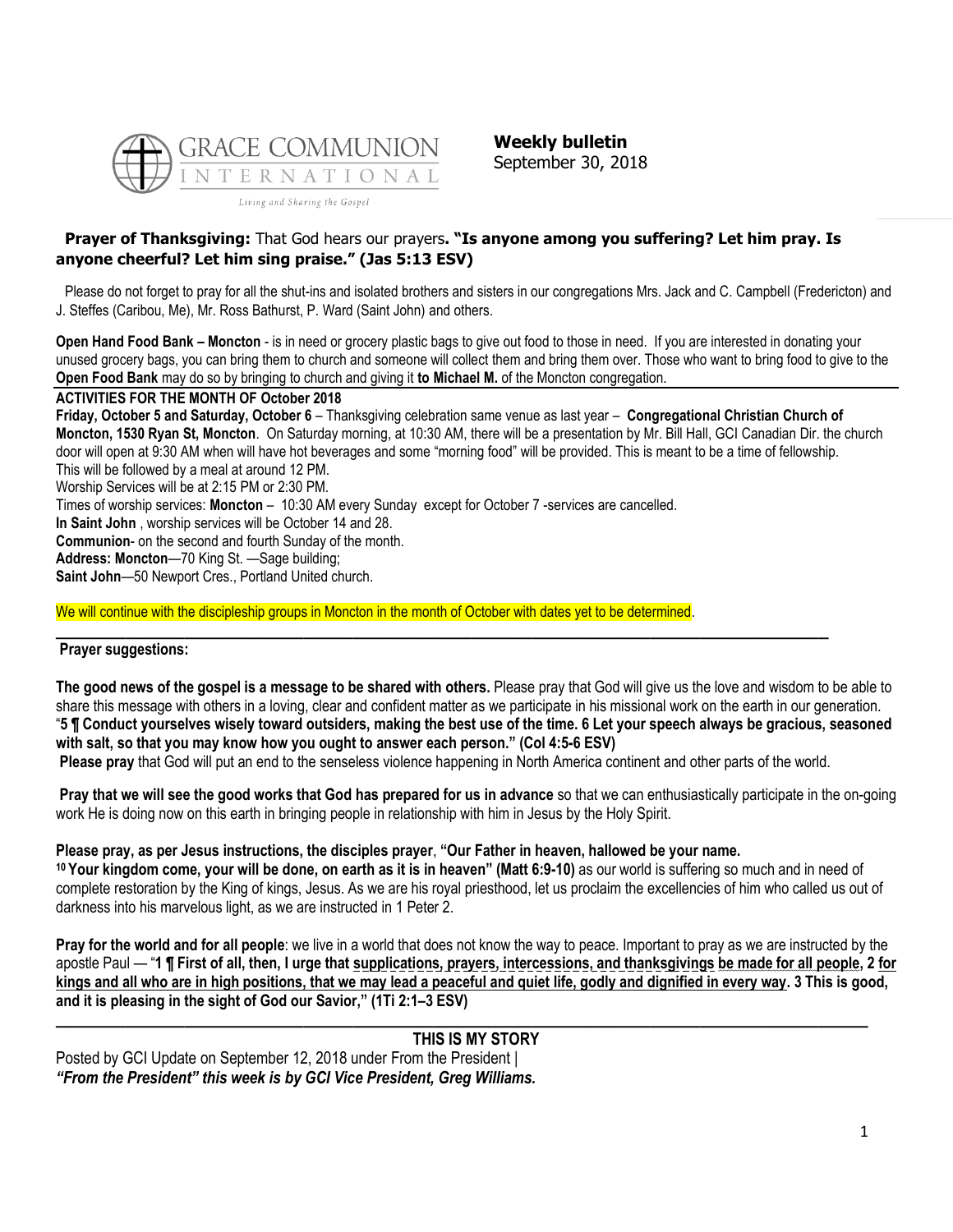

Greg Williams



Dean Williams

Dear Brothers and Sisters,

My father, Dean Williams, provided my first link to GCI (formerly WCG). While serving as a lay pastor in a small Advent Christian church in Dana, NC, dad began studying WCG literature. Then in 1974, he contracted Ankylosing Spondylitis, a crippling form of rheumatoid arthritis that caused his vertebrae to begin fusing, resulting in terrible pain. As a result, he was bedridden for a year. He used that time to study WCG's 58 lesson *Ambassador College Bible Correspondence Course.*

Though lacking formal Bible training, my dad had always been a dedicated student of the Bible. So, after completing the *Correspondence Course,* he had many questions. In 1975, he contacted WCG headquarters in Pasadena, CA, and was put in contact with Hugh Wilson, the WCG pastor nearest our home. When the two met, my dad wanted to discuss the book of Romans. My dad's contention was that in Romans, grace wins out over law. Pastor Wilson countered with WCG's belief that God's law was still in force since the church lives in the time between the old and new covenants (with the new not fully in force until Jesus returns).

Acquiescing to Hugh's argument, dad led my family in leaving the Christian Advent church to become Sabbathkeeping WCG members. Every Saturday we would travel 30 miles to attend WCG church services in Asheville, NC. This meant that I was taken out of the normal routine of a 17-year-old who had been active in school life as a

three-sport athlete. Instead, I became an active participant in WCG's Youth Opportunities United (YOU) activities, driving across state lines to attend family weekends in places I had never visited before. I excelled in YOU track and field competitions, going from regional to tri-regional events, and then to the 1978 YOU national track meet in Pasadena, CA. I was then invited to attend a National Youth Leadership weekend in Pasadena. These activities solidified my desire to attend Ambassador College. There I met a co-ed named Susan Lang. We attended Ambassador from 1979 to 1983, and were married in 1984.

Though lacking formal Bible training, my dad had always been a dedicated student of the Bible. So, after completing the *Correspondence Course,* he had many questions. In 1975, he contacted WCG headquarters in Pasadena, CA, and was put in contact with Hugh Wilson, the WCG pastor nearest our home. When the two met, my dad wanted to discuss the book of Romans. My dad's contention was that in Romans, grace wins out over law. Pastor Wilson countered with WCG's belief that God's law was still in force since the church lives in the time between the old and new covenants (with the new not fully in force until Jesus returns). Acquiescing to Hugh's argument, dad led my family in leaving the Christian Advent church to become Sabbath-keeping WCG members. Every Saturday we would travel 30 miles to attend WCG church services in Asheville, NC. This meant that I was taken out of the normal routine of a 17-year-old who had been active in school life as a three-sport athlete. Instead, I became an active participant in WCG's Youth Opportunities United (YOU) activities, driving across state lines to attend family weekends in places I had never visited before. I excelled in YOU track and field competitions, going from regional to tri-regional events, and then to the 1978 YOU national track meet in Pasadena, CA. I was then invited to attend a National Youth Leadership weekend in Pasadena. These activities solidified my desire to attend Ambassador College. There I met a co-ed named Susan Lang. We attended Ambassador from 1979 to 1983, and were married in 1984.



Linda and Hugh Wilson, who now live in Colorado Springs, CO.

In October of 1986 I was ordained an elder in WCG and by the summer of 1987, Susan and I, with our newborn twins Glenn and Garrett, were on our way to Denver, CO, where I served as an Associate Pastor. There we crossed paths again with Hugh Wilson who was now the pastor of WCG's congregation in nearby Fort Collins. Hugh and his wife Linda went above and beyond in making us (a couple with newborn twins!) feel accepted into ministry. We are still grateful for the wonderful way they treated us.

Fast-forwarding now in the story, by 1996 WCG had fully embraced the biblical teaching that the new covenant was fully in force with Jesus' death, resurrection and ascension. This means that the church is under grace, not law. That year I once again crossed paths with Hugh Wilson. Being a likeable and

humble man, he said, "Greg, I guess your dad won that argument we had about the book of Romans!" We had a good chuckle, and when I shared the story with my dad, his heart was warmed.



My dad was a huge admirer of Fanny Crosby. Though becoming blind shortly following birth, she is said to have composed over 8,000 hymns! Fanny's lyrics testify to a believer who, despite physical blindness, saw Jesus with clear, strong eyes of faith. Her hymn, "Blessed Assurance," was my dad's favorite. Its first line proclaims a great truth: "Blessed assurance Jesus is mine!" The chorus then adds, "This is my story, this is my song, praising my Savior all the day long."

My dad's journey, from grace to law, then back to grace, is also my story—one with a conclusion that is the testimony of all believers: *Jesus is mine, and I am his.*

Praising my Savior, all the day long, Greg Williams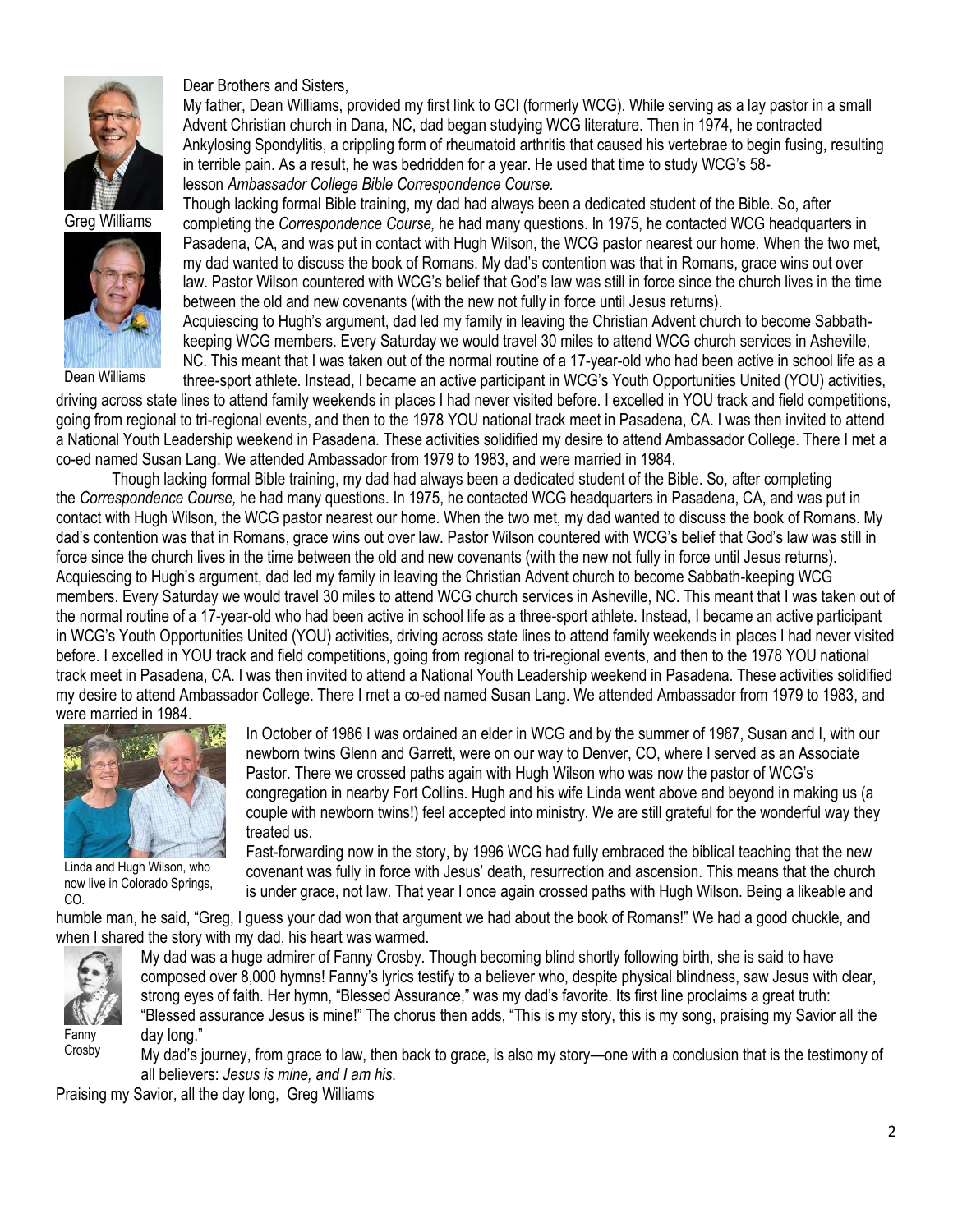## $\_$  ,  $\_$  ,  $\_$  ,  $\_$  ,  $\_$  ,  $\_$  ,  $\_$  ,  $\_$  ,  $\_$  ,  $\_$  ,  $\_$  ,  $\_$  ,  $\_$  ,  $\_$  ,  $\_$  ,  $\_$  ,  $\_$  ,  $\_$  ,  $\_$  ,  $\_$  ,  $\_$  ,  $\_$  ,  $\_$  ,  $\_$  ,  $\_$  ,  $\_$  ,  $\_$  ,  $\_$  ,  $\_$  ,  $\_$  ,  $\_$  ,  $\_$  ,  $\_$  ,  $\_$  ,  $\_$  ,  $\_$  ,  $\_$  , **[Church, Kingdom & Government part 1](https://update.gci.org/2018/09/church-kingdom-government-part-1/)**

Posted by GCI Update on September 12, 2018 under [Church Development](https://update.gci.org/category/churchdev/) | *Here is part one of The Church, the Kingdom and Human Government—a three-part essay from Grace Communion Seminary President Gary Deddo (click [here](https://update.gci.org/2018/09/church-kingdom-government-part-2/) for part 2, and [here](https://update.gci.org/2018/09/church-kingdom-government-part-3/) for part 3).*

### **Introduction**

Scripture declares that the resurrected and ascended Jesus Christ is Lord and Savior of all the cosmos! This singular revelation, coupled with the whole of the Scriptural revelation, sheds light on everything—on all of life and all history (and beyond!). Who Jesus Christ is, what he has done, is doing and will yet do as Creator and Redeemer, has *everything to do with everything!* As Christians, we apply this insight to our life together as the body of Christ, the church, and then to the other spheres of life beyond the boundaries of the church. In doing so, we are thinking out of a *Christ-centered worldview* [1]—a way of seeing all spheres of life in accordance with the mind of Christ. A primary challenge in this is to discern Christ-centered answers to two important questions:

• Since Jesus Christ is Lord and Savior of all, what should the message of the church be to the world outside the church?

• As Christians, how should we live in relationship to the spheres of human life that surround the community of the church? Properly answering these questions necessitates having a Christ-centered, biblically-informed understanding of the nature, purpose and interrelationships of three key spheres:

- The church of Jesus Christ.
- The kingdom of God.
- Human government outside the church.

How we understand these spheres and their interrelationships shapes how we live in the world as followers of Jesus. Sadly, some have misunderstood what the Bible teaches and, consequently, have become cynical or hopeless noting that neither the church nor any human governments are the ideal. Others have compromised their faithfulness to Jesus and the church, seduced by false hopes and catastrophic fears promulgated by worldly ideologies.

To avoid these pitfalls, it is vital that we think carefully about this topic and not *assume* that what we read and hear are true. As of yet, a clear consensus within the church concerning how to put all this together has not been achieved. That lack seems to be due to the failure of much teaching to take into full account the triune nature of God, the return of Jesus (bringing about the fullness of the kingdom), the nature of the church, and the nature of human governments. Thus, there has been a failure to account for the purpose and place of each of the three spheres in God's plan, leading to the blurring of the biblical distinctions between them. This has, in turn, led to the church making these mistakes:

- Losing track of its God-given purposes and proper boundaries.
- Regarding itself as the kingdom (rule and reign) of God, standing within the larger world.
- Setting itself up as the ideal human government, standing over other governments, assuming that the church is the kingdom of God on earth.
- Promoting certain human governments as being the kingdom of God on earth with universal rule over all other human authorities, thus ceding to human government what belongs to God alone.

When these and similar mistakes have been made, the church has lost its saltiness (by which it seasons the world) and its voice (by which it proclaims to the world the true hope of humanity). In this essay, we'll seek to avoid these mistakes by defining the Godordained roles for and the interrelations of the church, the kingdom of God, and human government. In doing so we'll draw on the insights of several theologians who, sharing our incarnational Trinitarian foundations, articulate a theological synthesis of the biblical revelation concerning the topic*.* Though it can't address every related issue, we'll seek in this essay to provide a succinct outline of a Christ-centered, gospel-shaped and biblically-informed way to approach the topic. Let's begin by addressing a vital point: *The church is not the kingdom of God.*

# **The church is not the kingdom**

Though not entirely separate, the church and the kingdom of God are not the same, and must not be confused. Since Jesus is Lord of both, believers (members of the church) do belong to the kingdom. However, they cannot participate in the kingdom *in the same way* they participate in the church, because the fullness of the kingdom is yet to come. In the meantime, the church operates within "the present evil age" ([Gal. 1:4](https://biblia.com/bible/niv/Gal.%201.4)). During this "time-between-the-times" (between Jesus' first and second advents), it does not seem that all things are in subjection to Christ's lordship ([Heb. 2:8](https://biblia.com/bible/niv/Heb.%202.8)). Therefore, the church's basic orientation to the kingdom is one of expectation and hope, awaiting the coming fullness of the kingdom [\(Matt. 25: 34;](https://biblia.com/bible/niv/Matt.%2025.%2034) [Luke 22:18;](https://biblia.com/bible/niv/Luke%2022.18) [James 2:5;](https://biblia.com/bible/niv/James%202.5) [1 Thess. 4:15;](https://biblia.com/bible/niv/1%20Thess.%204.15) [1 Peter 1:3,](https://biblia.com/bible/niv/1%20Pet%201.3) [13;](https://biblia.com/bible/niv/1%20Peter%201.13) [Titus](https://biblia.com/bible/niv/Titus%202.13)  [2:13\)](https://biblia.com/bible/niv/Titus%202.13).

For now, the church gathers to worship the triune God. These gatherings include those who have been incorporated into the body of Christ by receiving, as a gift, the "down payment" (or "first fruits") of the Holy Spirit. Believers are "sealed" with the Holy Spirit, who is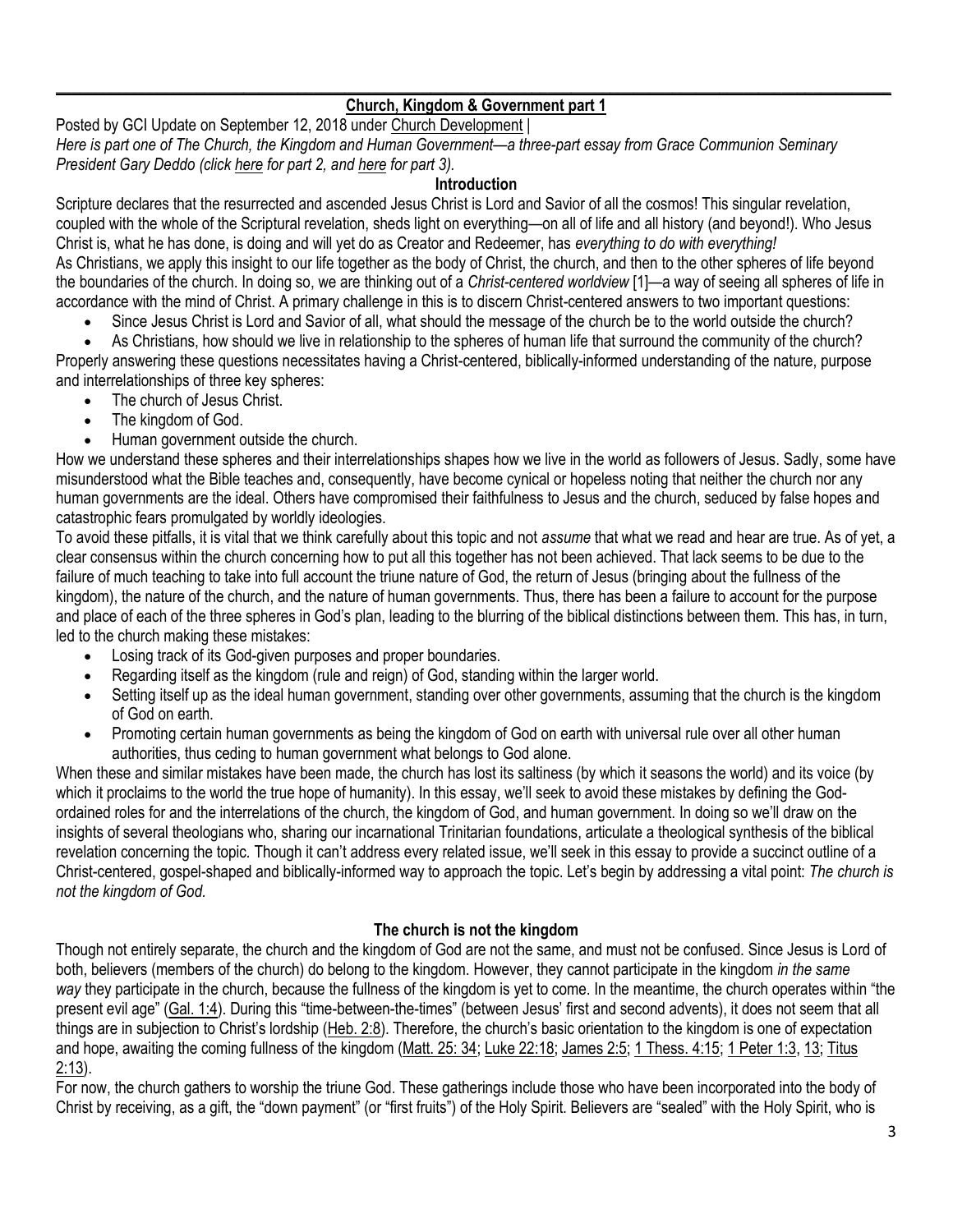given to them based on Christ's finished work. Those indwelt by the Spirit have met the King and are enjoying daily personal fellowship and communion with God through the Spirit. In that way, they are experiencing the first fruits of the coming kingdom, which already has drawn near. They worship God in Spirit and in truth, receiving the fruit of the Spirit into their lives, and serving one another using the gifts the Spirit distributes to the body of Christ as he wills.

The promise made by Jesus of the coming of the Spirit to form and be with the church has come to pass. However, the promise Jesus made regarding the kingdom has largely not come to pass. So, during this present age, the church waits patiently and with great expectation, for Jesus' bodily return to earth to usher in the kingdom's fullness. Because Jesus is now bodily absent from earth, his kingdom is yet to come—his rule and reign are yet to be fully manifested here on earth. That fullness is only possible when he will be personally present to reign. Therefore, the church does not, indeed cannot, experience the fullness of Christ's rule and reign here and now. That is why we pray, as Jesus taught us, "Thy kingdom come" ([Matt. 6:10, KJV\)](https://biblia.com/bible/kjv1900/Matt.%206.10).

During this age, the church does not yet exemplify the total and final reality of the kingdom of God. Neither Jesus nor his select apostles expected that it would. Rather, the church is being continually sanctified by the ongoing ministry of the Holy Spirit in accordance with Jesus' high-priestly prayer in John chapter 17. As Jesus noted in the parable of the wheat and tares [\(Matt. 13:24-30](https://biblia.com/bible/kjv1900/Matt.%2013.24-30)  [KJV](https://biblia.com/bible/kjv1900/Matt.%2013.24-30)), the church in this age is far from sharing in the fullness of Christ's rule and reign. The assembly of the church includes both believers (wheat) and not-yet-believers (tares)—even some tares opposed to Christ. However, the church does provide concrete (albeit imperfect) witness to Jesus, proclaiming the sure, future coming of his kingdom in all its fullness.

# The kingdom: *already-but-not-yet*

Though the fullness of the kingdom is yet to come, it is present already in a limited way. Through knowing Jesus and being, by the Spirit, in a right relationship with him, the church experiences something of Christ's rule and reign in this age. In this way, the church is said to be a "sign" (or "parable") of the coming fullness of the kingdom of God. At the present time, the kingdom is mostly hidden, and so its coming fullness is the Christian's hope. The church does enjoy fellowship with the King of the coming kingdom. It does *participate* (has *"koinonia")* by the Spirit in the kingdom that is yet coming in fullness. That participation now is a *sign—*a real,

actual pointer to what is yet to some. As a sign, it is not itself what it points to, namely the promised fullness of the kingdom. The New Testament uses the idea of signs frequently. It speaks of believers having an inheritance, a down payment, the first fruits, and a sealing. As those living in the "time-between-the-times," Christians do not yet possess in full what these signs portend—we don't yet have what we will inherit, the full payment, the full harvest, or what is yet to be unsealed. Thus we understand that the church, being a sign of the coming kingdom, participates in the kingdom now in part, but not yet in its fullness. [2]

For Christians, the kingdom is regarded as an inheritance that will be received when Jesus returns and sets up the fullness of the kingdom. At that point in time (which Scripture calls "the end of the age") all will necessarily recognize Jesus as Lord and Savior—even those who refuse to enter his kingdom [\(Phil. 2:9-11\)](https://biblia.com/bible/niv/Phil.%202.9-11). At that time, all powers and authorities will be subservient to him and his goodness and grace [\(1 Cor. 15:25-28\)](https://biblia.com/bible/niv/1%20Cor.%2015.25-28). Evil will be no more. Every tear will be wiped away [\(Rev. 7:17;](https://biblia.com/bible/niv/Rev.%207.17) [21:4\)](https://biblia.com/bible/niv/Rev%2021.4) and all things will be made new [\(Rev. 21:5\)](https://biblia.com/bible/niv/Rev.%2021.5). Those who presently believe in Christ, acknowledging him as King and Lord of all, hope and pray for the coming fullness of his kingdom, and they look forward to entering it. As noted in Jesus' teaching and throughout the New Testament, that coming is regarded as a *future*event, which will occur only at the end of the age. Meanwhile, believers participate in Christ's assembly, the church.

# **The church: commissioned to** *proclaim,* **not** *be* **the kingdom**

Jesus has commissioned the church to preach the kingdom of God as the world's ultimate hope. Note that the church does not preach the church—instead it proclaims the ultimate hope of the church. Note also that the church is not commissioned to declare the church to be an ideal social or political entity. The church is not the kingdom and it ought not try to be or set up the kingdom.

The church has not been commissioned to try to establish an earthly ideal prior to Christ's return. This is true whether we're addressing the role of the church in society, or the church taking over the role of human governments. The gospel is not a message of humanistic idealism achieved with a little outside help from God.

Jesus and his apostles taught that the church must pray to God, asking him (not the church) to bring about the arrival of the kingdom on earth so that his will would be done fully on earth as it is in heaven. Jesus taught that his kingdom was "not from this world" ([John](https://biblia.com/bible/gs-netbible/John%2018.36)  [18:36, NET\)](https://biblia.com/bible/gs-netbible/John%2018.36) and its coming is not something that can be observed [\(Luke 17:20\)](https://biblia.com/bible/niv/Luke%2017.20). Thus the kingdom of God cannot be identified simplistically with any earthbound thing, event or pattern of events.

The kingdom of God does not arise from within this present evil age. It does not develop out of the systems within our fallen world. Rather it is given from above (by God from heaven) and comes to earth with Christ's coming down from above, from where he now is seated in the presence of the Father. Until that coming occurs, the church acts here and now with hope and expectation as it waits with patience.

Following Jesus' ascension and awaiting the sending of the Spirit, the disciples were counting on Jesus' promise that the kingdom was coming (though Jesus had not told them when). Just before the ascension, they had pressed Jesus for the details, wondering if the